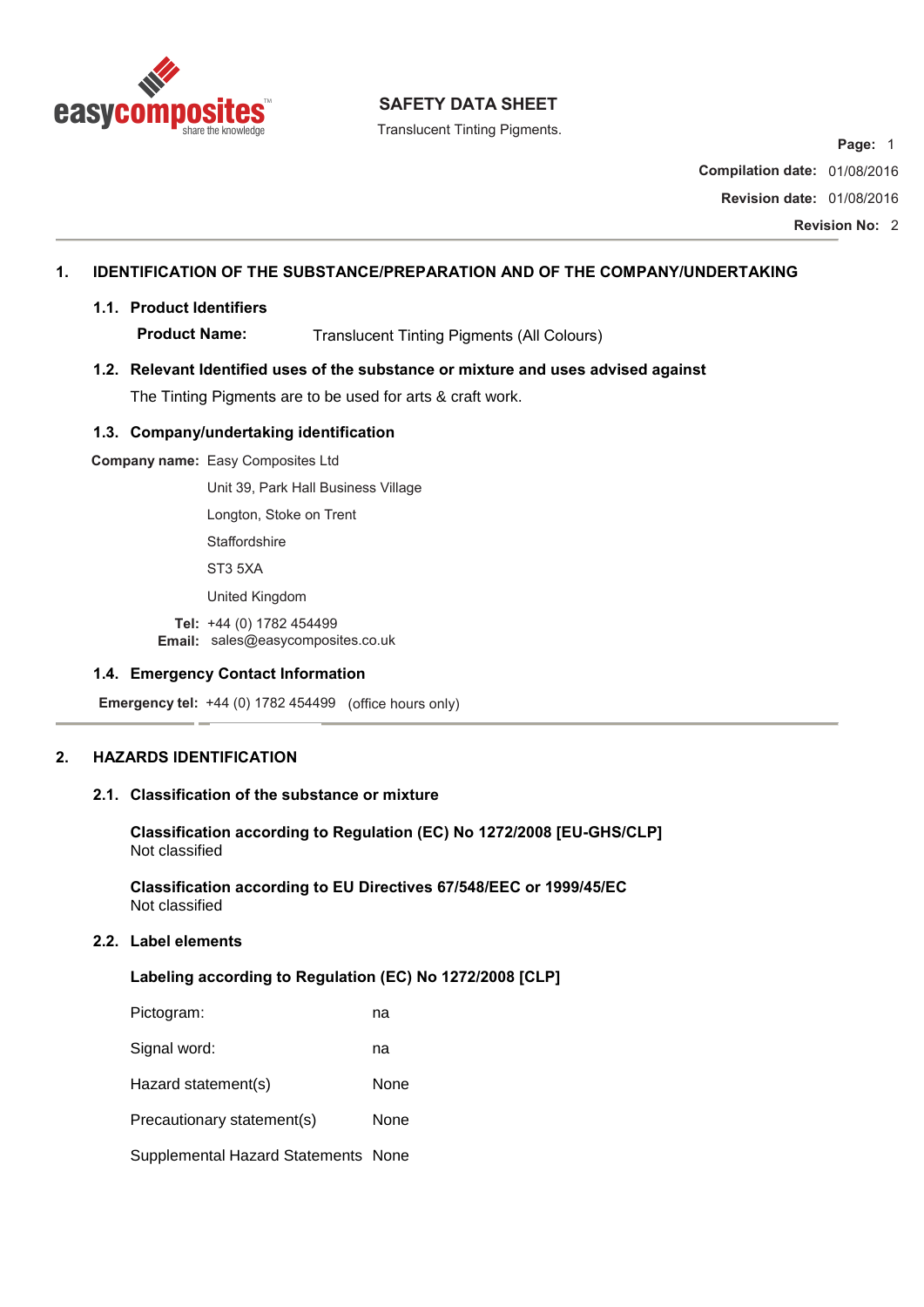Translucent Tinting Pigments.

## **Labelling according to European Directive 67/548/EEC as amended.**

| Hazard symbol(s) | na |
|------------------|----|
|                  |    |

R-phrase(s) None.

S-phrase(s) None

## **2.3. Other hazards**

Not classified as hazardous as supplied.

The Translucent Tinting Pigments conform to all relevant parts of the European Toy Safety regulations (EN71).

Eye contact may cause temporary irritation.

Repeated/prolonged skin contact may cause and possibly dryness and cracking.

May cause lung damage if swallowed

## **3. COMPOSITION/INFORMATION ON INGREDIENTS**

### **3.1 Description of Material:** Coloured inks.

| EINECS N° | CAS N°     | <b>INDEX N°</b> | <b>Chemical name</b>                  | Conc.<br>(% w/w) | <b>Hazard class</b><br>and<br>category<br>code | Hazard<br>statement | Danger<br>symbol/R<br>phrases |
|-----------|------------|-----------------|---------------------------------------|------------------|------------------------------------------------|---------------------|-------------------------------|
|           |            | n.a.            | Refined triglyceride<br>vegetable oil | 45-80%           | None                                           | None                | None                          |
|           | 64742-65-0 |                 | Highly refined mineral<br>oil         | $30%$            | None                                           | None                | None                          |
|           | 8042-47-5  |                 | <b>Distillate</b>                     | < 10%            |                                                |                     | R <sub>65</sub><br>R66        |
|           | 64742-46-7 |                 | Light white mineral oil               | < 10%            |                                                |                     | (R <sub>65</sub>              |
| Various   | Various    | Various         | Inorganic/organic<br>pigments         | $1 - 10%$        | None                                           | None                | None                          |

## **4. FIRST AID MEASURES**

## **4.1 Description of First Aid Measures**

| General Advice: | First aid followed by medical attention.                                                                                               |
|-----------------|----------------------------------------------------------------------------------------------------------------------------------------|
| Inhalation:     | Move exposed person to fresh air. Keep warm and at rest. Seek medical<br>attention as soon as possible.                                |
| Skin contact:   | Wash with mild soap and water. Generally the product does not irritate the<br>skin. Seek medical advice if irritation occurs/persists. |
| Eye Contact:    | Rinse opened eye for several minutes under running water. Seek medical<br>attention if irritation persists.                            |
| Ingestion:      | Wash mouth out with water, seek medical attention if symptoms occur.                                                                   |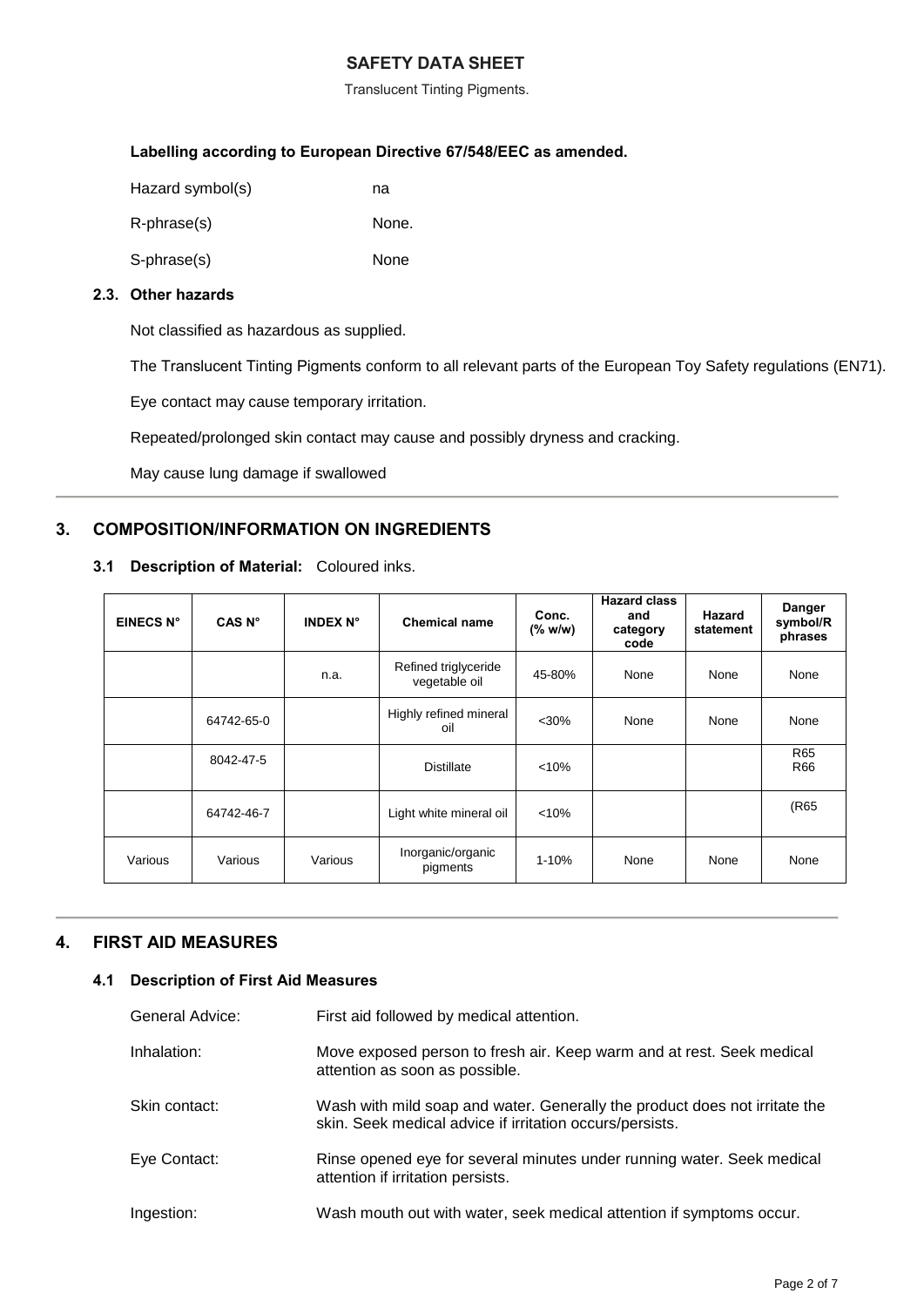Translucent Tinting Pigments.

- **4.2 Most Important Symptoms and effects, both acute and delayed**  No data available
- **4.3 Indication of any immediate medical attention and special treatment needed**  No data available

## **5. FIRE FIGHTING MEASURES**

### **5.1 Suitable Extinguishing Media:** Extinguishing foam, dry powder extinguisher, carbon dioxide. Do NOT use water spray,

- **5.2 Special hazards arising from the substance or mixture:**  If these products are either ignited or exposed to elevated temperatures causing decomposition carbon dioxide or carbon monoxide may be emitted.
- **5.3 Advice for firefighters:**  Wear self contained breathing apparatus for fire fighting.

## **6. ACCIDENTAL RELEASE MEASURES**

- **6.1 Personal precautions:**  No special precautions
- **6.2 Environmental precautions:**  Not applicable.
- **6.3 Methods for cleaning up:**  Wipe up with kitchen towel and clean up the residue with warm, soapy water.

## **7. HANDLING AND STORAGE**

- **7.1 Precautions for Safe Handling:**  Avoid contact with eyes. Avoid repeated prolonged contact with skin.
- **7.2 Conditions for safe storage including any incompatibilities:**  Store in cool place. Keep container tightly closed in a dry and well-ventilated place.
- **7.3 Specific end uses:**  None

### **8. EXPOSURE CONTROLS/PERSONAL PROTECTION**

### **8.1 Control Parameters:**

These products do not contain any relevant quantities of materials with critical values that have to be monitored in the workplace. (ref: EH40/2005 as consolidated with amendments Oct 2007)

National exposure control limits must be considered where appropriate.

### **8.2 Exposure Controls:**

### **Appropriate engineering controls**

Handle in accordance with good industrial hygiene and safety practice.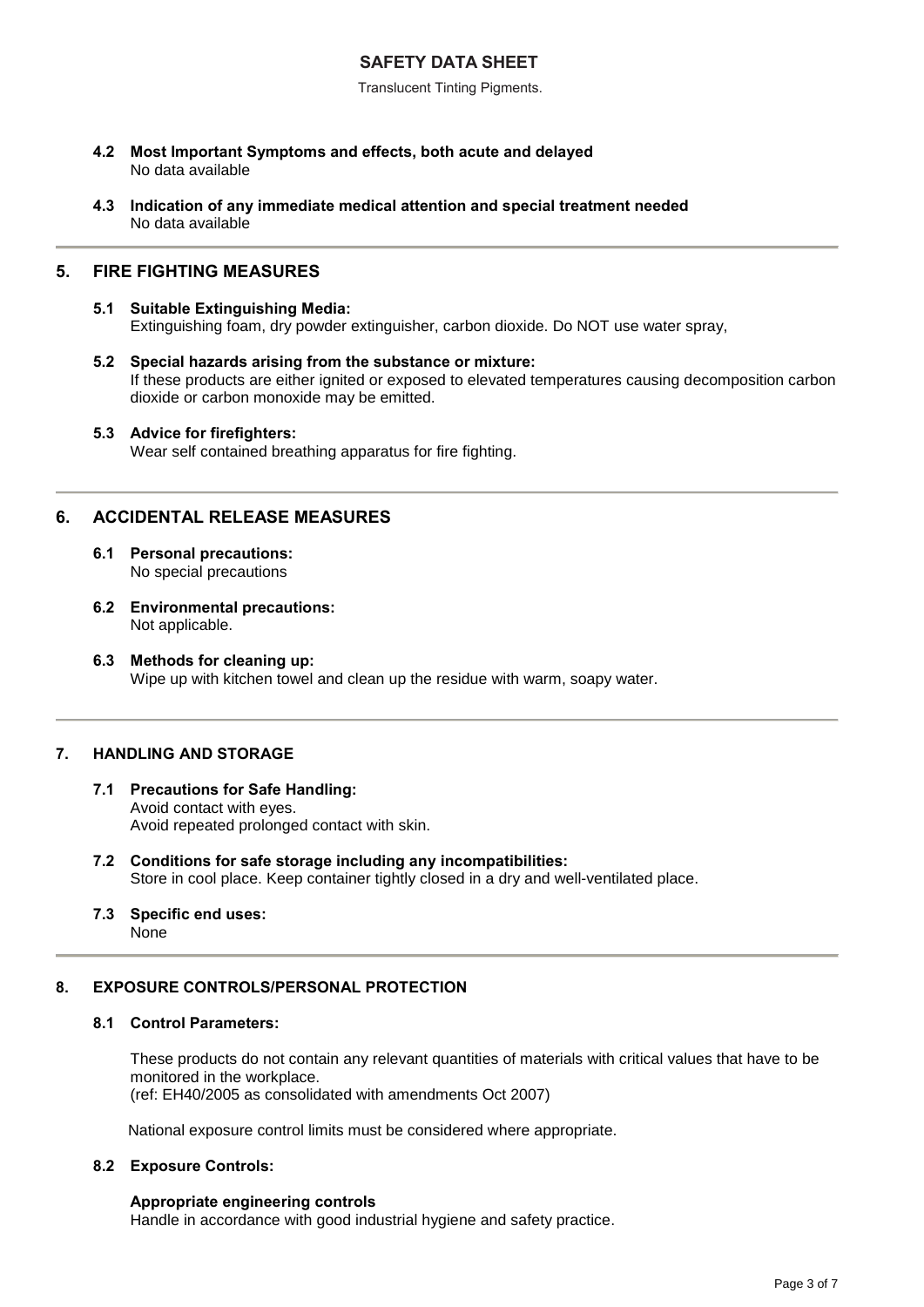Translucent Tinting Pigments.

### **Personal Protective equipment**

#### **Ventilation:**

No occupational exposure limits established

### **Respiratory protection:**

None required under normal conditions of use.

### **Hand Protection:**

Not required under normal conditions of use.

### **Eye Protection:**

Not required under normal conditions of use.

## **Body Protection:**

Not required under normal conditions of use.

### **General Safety and Hygiene measures:**

Do not eat or drink while working with the product. Wash hands before breaks and at the end of work.

### **9. PHYSICAL AND CHEMICAL PROPERTIES**

### **9.1 Information on basic physical and chemical properties**

| a) | Appearance:                                  | <b>Coloured Inks</b>          |
|----|----------------------------------------------|-------------------------------|
| b) | Odour:                                       | slight                        |
| c) | Odour threshold                              | no data available             |
| d) | pH                                           | no data available             |
| e) | Melting point/freezing point                 | no data available             |
| f) | Initial boiling point and boiling range      | $>200^{\circ}$ C              |
| g) | Flash point                                  | no data available             |
| h) | Evaporation rate                             | no data available             |
| i) | Flammability (solid, gas)                    | no data available             |
| j) | Upper/lower flammability or explosive limits | no data available             |
| k) | Vapour pressure                              | no data available             |
| I) | Vapour density                               | no data available             |
| m) | Relative density                             | $>1$ g/cm3 at 20 $^{\circ}$ C |
| n) | Water solubility                             | not water soluble             |
| O) | Partition coefficient: n octanol/water       | no data available             |
| p) | Autoignition temperature                     | not self igniting             |
| q) | Decomposition temperature                    | no data available             |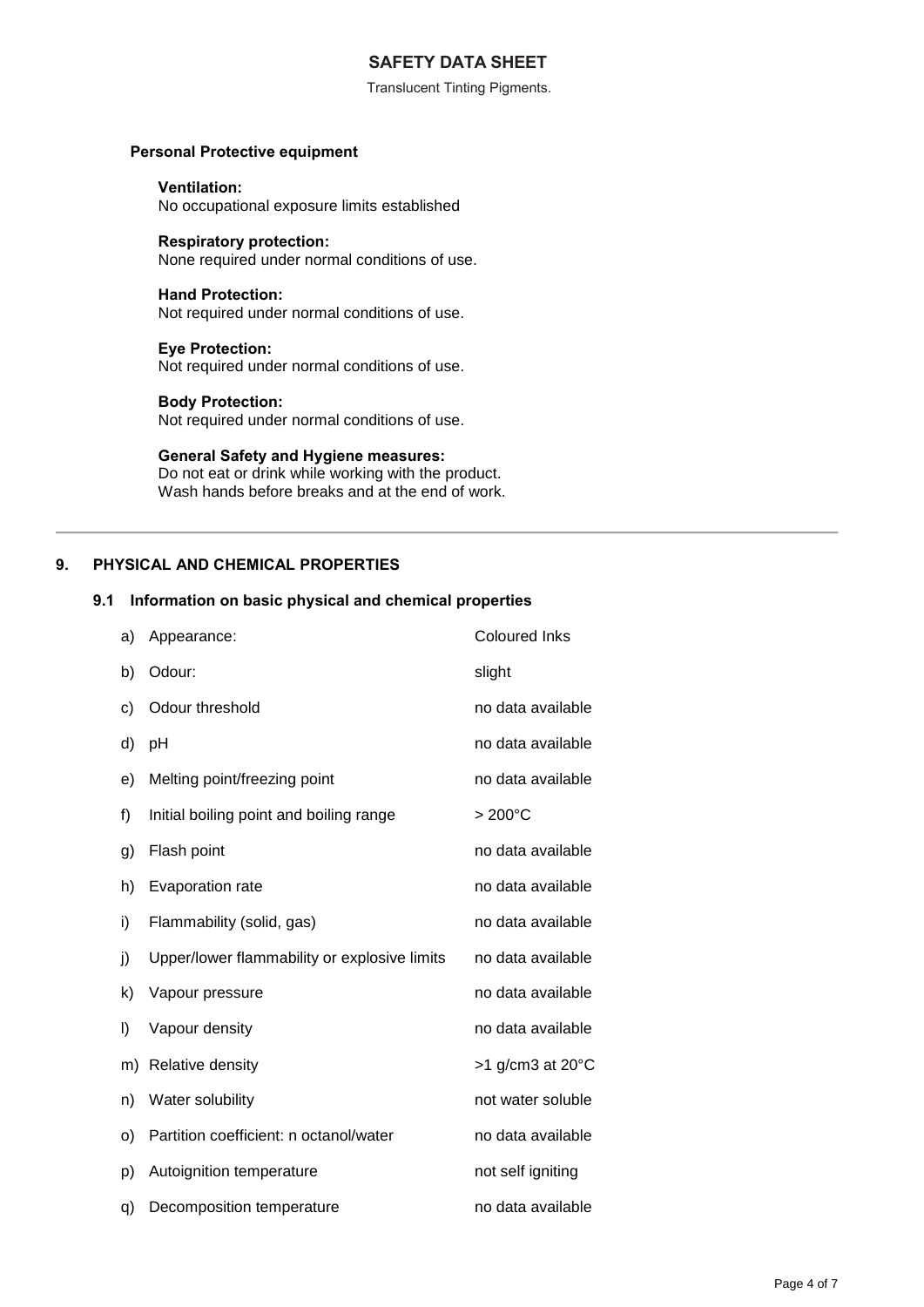Translucent Tinting Pigments.

- 
- 

r) Viscosity **no data available** 

s) Explosive properties does not present explosive hazard

- t) Oxidizing properties no data available
- **9.2 Other Safety Information**  No data available

### **10. STABILITY AND REACTIVITY**

#### **10.1 Reactivity**

Stable under normal conditions

### **10.2 Chemical stability**

no data available

**10.3 Possibility of hazardous reactions** no data available

**10.4 Conditions to avoid** Avoid contact with acids.

**10.5 Incompatible materials**

no data available

**10.6 Hazardous decomposition products** On combustion emits toxic fumes of carbon dioxide and/or carbon monoxide

## **11. TOXICOLOGICAL INFORMATION**

### **11.1 Information on toxicological effects**

**Acute toxicity** no data available

**Skin sensitisation/irritation** may be mild irritation

**Serious eye damage/eye irritation** no data available

**Respiratory sensitisation** exposure may cause coughing or wheezing.

**Germ cell mutagenicity**

no data available

### **Carcinogenicity**

IARC: No component of this product present at levels greater than or equal to 0.1% is identified as probable, possible or confirmed human carcinogen by IARC.

## **Reproductive toxicity**

no data available

**Specific target organ toxicity - single exposure** no data available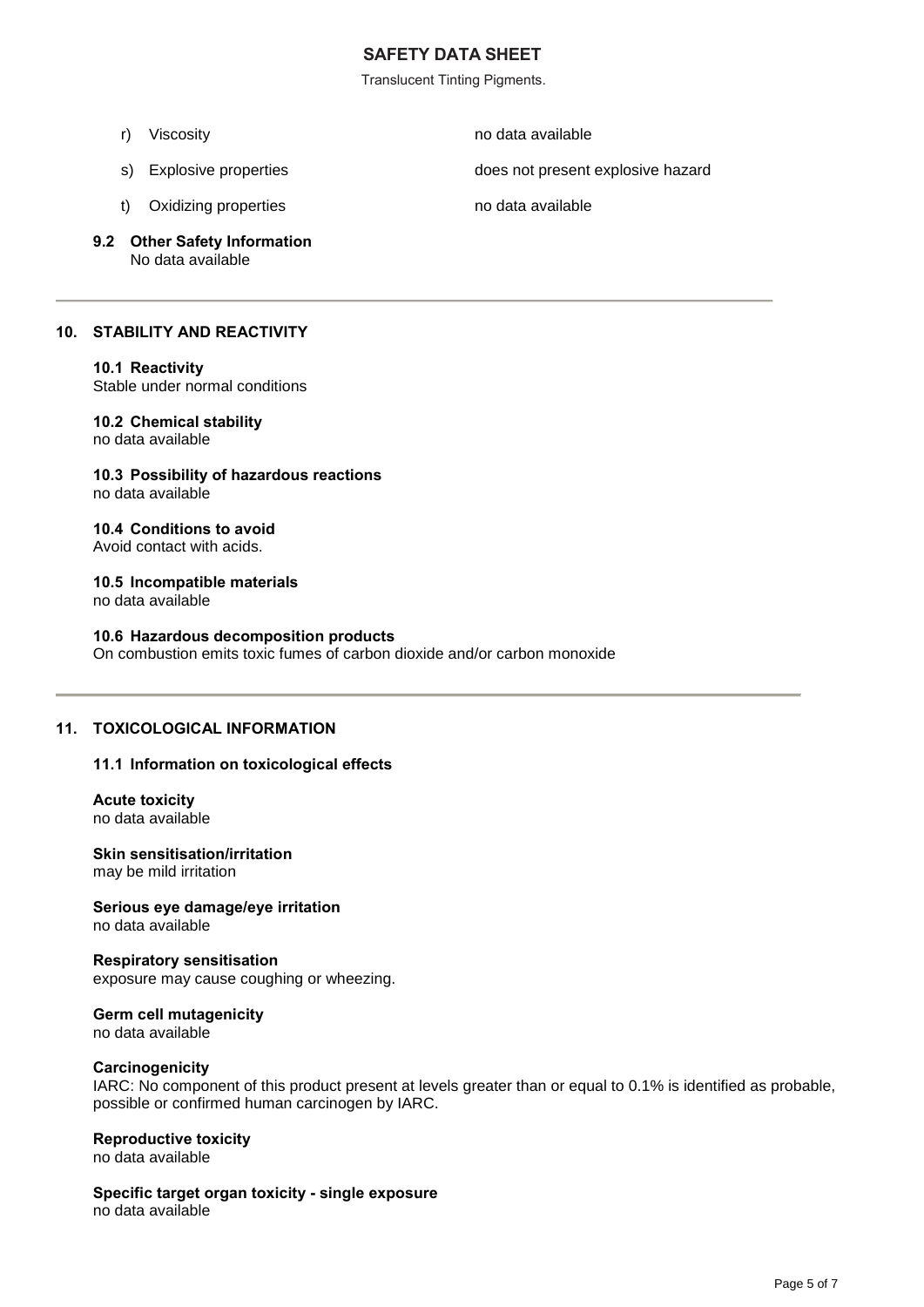Translucent Tinting Pigments.

#### **Specific target organ toxicity - repeated exposure**  no data available

## **Aspiration hazard**

no data available

### **Potential health effects**

no known significant effects or critical hazards

### **Signs and Symptoms of Exposure**

To the best of our knowledge, the chemical, physical, and toxicological properties have not been thoroughly investigated.

### **Additional Information**

When used and handled according to specifications, the product does not have any harmful effects to our experience and the information provided to us. Translucent Tinting Pigments have NOT been approved for use in cosmetics.

The substance is not subject to classification according to the latest version of the EU lists.

## **12. ECOLOGICAL INFORMATION**

**12.1 Toxicity** no data available

#### **12.2 Persistence and degradability** no data available

#### **12.3 Bioaccumulative potential** no data available

**12.4 Mobility in soil** no data available

**12.5 Results of PBT and vPvB assessment** no data available

### **12.6 Other adverse effects**

no known significant effects or critical hazards

## **13. DISPOSAL CONSIDERATIONS**

| <b>Product:</b>          | Remove in accordance with local official regulations.                              |
|--------------------------|------------------------------------------------------------------------------------|
| Used packaging material: | Containers may be recycled or re-used. Observe local/state/federal<br>regulations. |

### **14. TRANSPORT INFORMATION:**

Not restricted for transport.

### **15. REGULATORY INFORMATION**

**This safety datasheet complies with the requirements of Regulation (EC) No. 1907/2006.**

**15.1 Safety, health and environmental regulations/legislation specific for the substance or mixture**